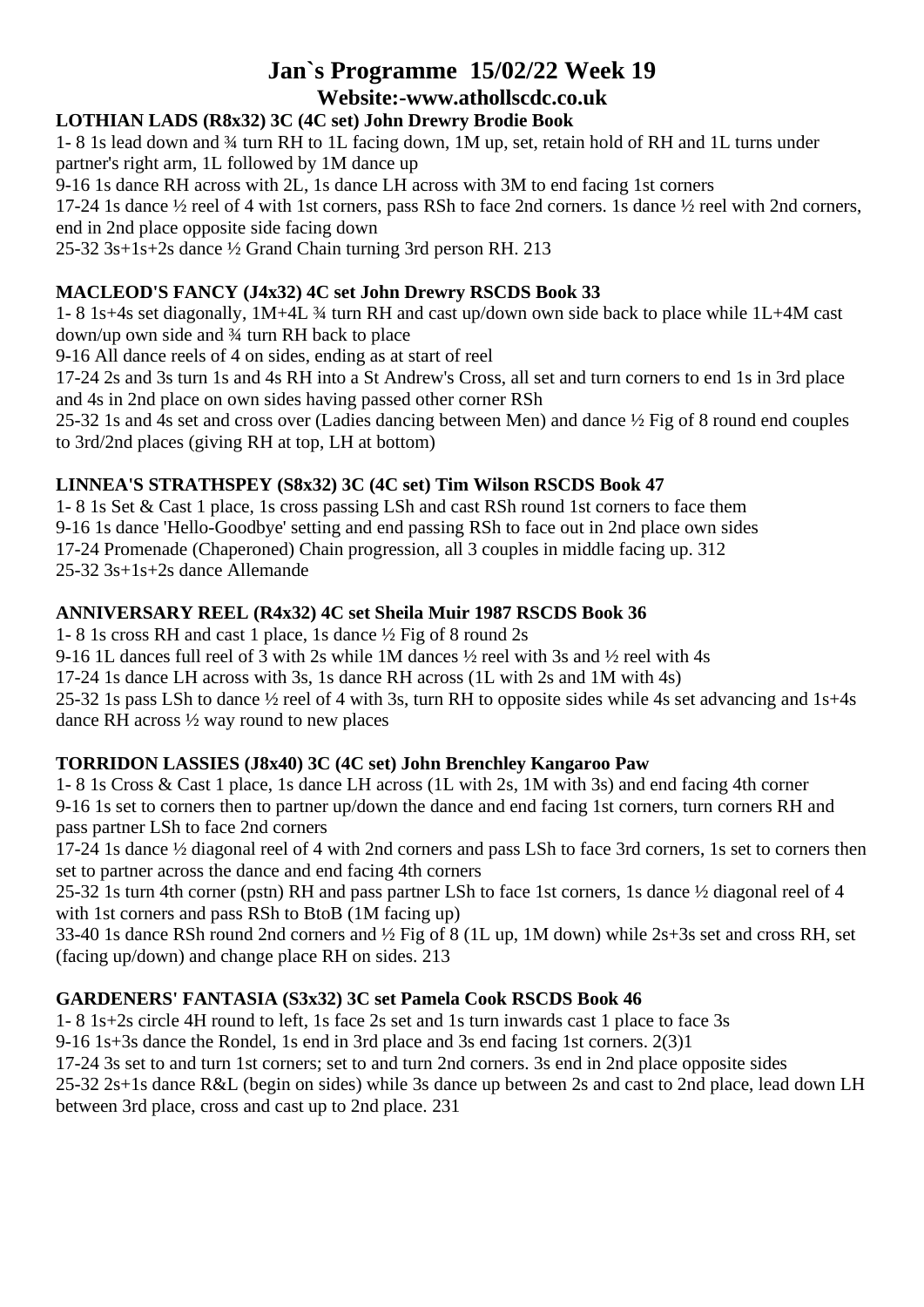#### **\*BANNOCKBURN 700 (J8x40) 3C (4C set) Norma MacLeod Bannockburn 700**

1- 8 1s turn RH, cast. 2s+1s+3s set, ½ turn partners LH into Allemande hold facing down 9-16 2s+1s+3s dance reverse Allemande

17-24 3s+1s+2s set, 3s cross LH while 1s ½ turn LH and dance up, cast to 3rd place while 2s cross LH and cast up to 2nd place. 321

25-28 3s turn RH while 2s+1s change places RH on sides, 2s turn LH while 3s+1s change places LH on sides

29-32 1s turn RH while 3s+2s change places RH on sides, 3s turn LH while 1s+2s change places LH on sides. 213

33-40 2s+1s+3s circle 6H round and back

## **REST AND BE THANKFUL (R8x32) 3C (4C set) Grampian Collection**

1- 8 1s cross RH & cast 1 place, cross LH and cast (Lady up & Man down) to meet 1st corners in prom hold 9-16 1s+1st corner dance ½ way round behind 2nd corner to 3rd corner while 2nd corners Adv & Ret diagonally;

1s leave 1st corners and turn 1¾ LH to meet 2nd corners in prom hold (1st corners now in diagonally opposite place)

17-24 1s dance with 2nd corner person ½ way round to 4th corner while 1st corners Adv & Ret;

1s leave 2nd corners and turn 1¼ LH to face 1st corner (position)

25-32 1s dance ½ diagonal Reel of 4 with 1st corners, pass RSh and dance ½ diagonal Reel with 2nd corners to end on own sides 2nd place

#### **Interval**

#### **LIQUID ASSETS (J8x32) 3C (4C set) John Drewry Stoneywood Collection 2**

1- 8 1s cross down to dance reflection reels of 3 on opp sides 1s ending at top on opp sides facing in and 2s face out

9-16 1s turn 2s 1½ times with nearer hands, 1s turn 3s 1½ times with other hand

17-24 1s cross up to dance reels of 3 on own side, at end 3s face out

25-32 1s turn 3s 1½ times with nearer hands, 1s dance up to top and cast to 2nd places

#### **\*THE OUTER CIRCLE (R8x48) 3C (4C set) Kenneth Reid Birmingham Diamond Jubillee Book**

1- 8 1s cross RH & cast 1 place, dance ½ Figs of 8 (1M round 2s & 1L round 3s) and end facing 1st corners 9-16 1s+1st corners dance diagonal Chain:-

' 9-10 1s ½ turn 1st corners RH

' 11-14 1s chase clockwise ½ way round outside of set while 1st corner persons turn LH 1½ times

' 15-16 1s ½ turn original 1st corner persons RH to face them

17-24 1s dance reels of 3 on own sides (RSh to 3rd corner position) and end facing 2nd corners

25-32 1s+2nd corners dance diagonal Chain to end facing 4th corner (position)

33-40 1s dance reels of 3 across (1L with 3s at top and 1M with 2s giving RSh to 4th corner position) and end looping round to face 1st corners (position)

41-48 1s dance ½ diagonal reel of 4 with 1st corners, pass LSh and dance ½ reel with 2nd corners with 1s end passing RSh to 2nd place own side

## **THE SALTIRE STRATHSPEY (S4x32) 4C set Barbara Anglin RSCDS Book 45**

1- 8 1M+2L also 3L+4M turn 2H 1½ times to change places, all Men dance LH across and end facing anticlockwise giving RH to partners

9-16 All Set & Link with partners and Set & Link again to end on sides (1s+4s Ladies' side and 2s+3s Men's side with Ladies on line ends)

17-24 All dance RSh reels of 4 on sides

25-32 1L+2M also 3M+4L turn 2H 1½ times to (2)(1)(4)(3), end couples (2s and 3s) cross RH while centre couples dance LH across ½ way and all set. 2413